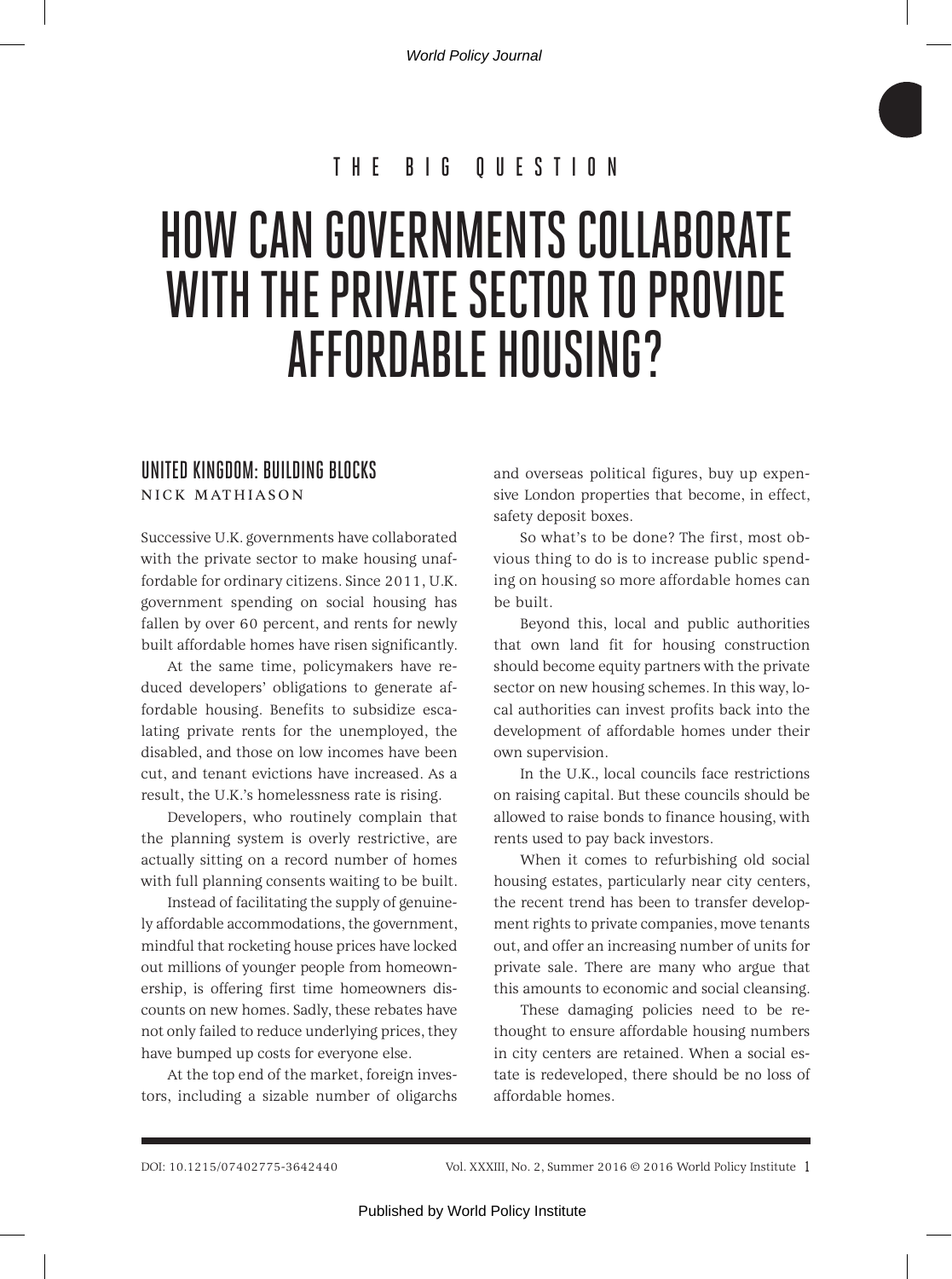Rather than building homes, developers sometimes prefer to retain land even when it has planning permission in the hope that prices increase. But if they do so beyond a certain time frame, they should lose their planning consent. Such a policy would encourage swifter construction.

In the U.K., like in most advanced economies, the proportion of a bank's overall loan book earmarked for mortgage lending has risen dramatically. The scale of mortgage finance has helped create a wall of money that has contributed to the steep increases in housing prices. Likewise, pensions in the U.K. are increasingly reliant on real estate investment.

Banks, pension investors, and the government need to find alternative vehicles beyond property to achieve returns. This will reduce the amount of money chasing a limited supply of bricks and mortar.

NICK MATHIASON is a British journalist with the Bureau of Investigative Journalism. Last year, he was shortlisted for the Orwell Prize for a series of articles on housing.

# CHINA: BRINGING DOWN THE HOUSE

VICTOR CLEMENS

In response to discontent over high housing costs, China's central government has made the construction of more affordable urban housing an official goal. But clearing land in a city to build new homes has a human cost. To make way for high-rise apartments, countless city dwellers have been forced from their homes, have not received adequate compensation, and are now homeless. In China and elsewhere, creating affordable housing should not come at the expense of human rights.

There are corrupt partnerships in China between local government officials and private developers. With the state as the de facto owner of land, officials have sold off permits to the private sector and ordered the demolition of city blocks. In 2010, central authorities for the first time made low-cost housing construction part of the performance evaluations of local officials. To help meet these housing targets, officials with an eye on their own political careers have often found it convenient to forcibly evict residents and punish victims who seek remuneration.

Regulations from 2011, which were ostensibly meant to ameliorate problems of forced demolitions, have also allowed local governments to decide how land is used under the pretext of providing for "the public good." The provisions have been a green light for officials to undertake development plans as they see fit. Though the Chinese government has claimed that forced evictions and demolitions are on the wane, the U.N. Committee on Economic, Social, and Cultural Rights expressed regret in 2014 that China had not eliminated such incidents.

One civil society response to the scourge of illegal home demolitions has been the ascent of housing rights advocacy. Perhaps no one has embodied this work more than activist Jia Lingmin, herself a victim of a home demolition in Zhengzhou, a rapidly transforming city in Henan province. While seeking justice for her own loss, Jia has also taught other evictees to fight for their rights. Her courageous toil has been fraught with peril; Jia is now serving a 4-year prison sentence for "picking quarrels and provoking troubles," a common charge against Chinese activists who seek accountability when citizens' rights are violated. That housing activists face such persecution underscores how vital it is for affordable housing plans in China to attend to citizen rights.

The Chinese Communist Party has made affordable housing a talking point in its propaganda, laying out a vision of a so-called "comfortable society" by 2020. In the party's view,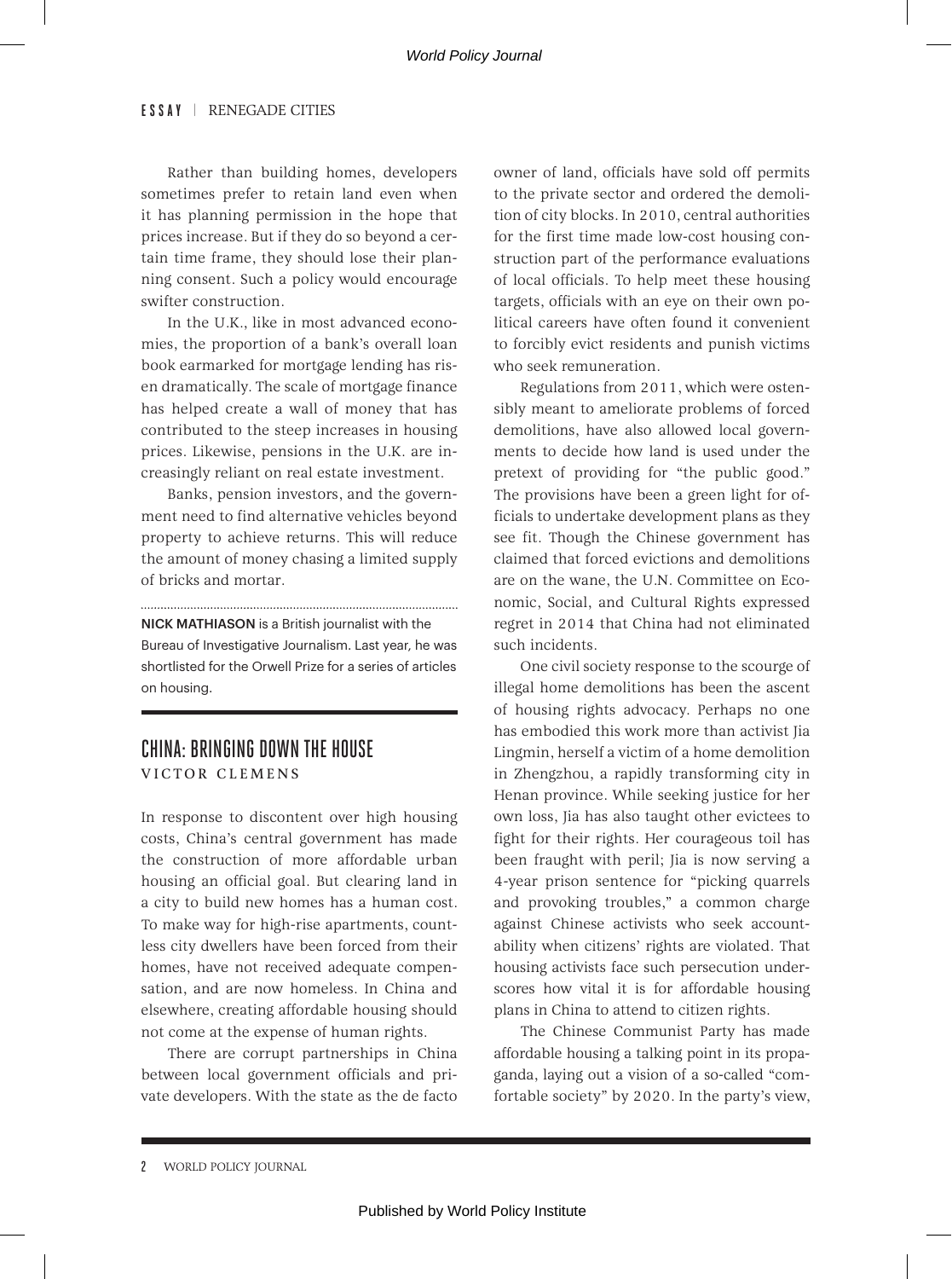this will entail protecting the "basic housing rights of all people." While this sounds good in slogans, it is far from reality. For affordable urban housing initiatives in China, success cannot only be measured by the number of residences. The government needs to take into account how citizens are protected in development schemes that have been tainted by the self-serving interests of public and private entities. Safeguards should include the right to pursue justice when housing rights are violated, and citizens should be able to do so without the threat of state retaliation.

VICTOR CLEMENS is a researcher with Chinese Human Rights Defenders, a network that promotes grass-roots activism and democracy in China.

## PERU: HOUSING DIVIDED DENISSE MIRALLES

Affordable housing policies in Peru have been mainly based on direct subsidies to the consumer. The government simply provides cash and mortgage credits to low-income families to cover the gap between what they are able to pay and the cost of a home on the formal housing market. While the affordable housing market in Peru has grown, the lack of urban development reform has impeded social integration and ceded too much control to the private sector.

Over the past 10 years of impressive economic growth, Peru's real estate and construction sectors have boomed. The housing supply in Lima increased from 5,000 houses in 1998 to 22,225 in 2012. Land prices increased fourfold between 2006 and 2011.

In 2002, the government established a subsidized housing policy, which grants lowinterest loans and funds programs to promote affordable housing. One program, called Mivivienda, is targeted at the middle class; another, Techo Propio, is for those with lower incomes. Both programs have been largely successful. According to the Ministry of Housing, the central areas of the city have been repopulated, the housing supply has increased, and the mortgage credit market has grown. Housing prices have not dropped, which is fortunate given the way this would harm the construction industry and informal economy.

Still, there are issues of land scarcity, a result of several waves of rural to urban migration in the mid-20th century. Migrants established unplanned settlements that failed to provide heath services, housing, and sanitation. The failure of housing policies to accommodate these workers has led to the growth of social inequality. In 2012, the government launched the Urban Land Program to satisfy the demand for land for affordable housing and private initiative projects. It created a land bank of nearly 360 square miles with access to basic city infrastructure. The government planned to auction it at low prices to private developers and builders. Unfortunately, this program was not supplemented with land-use regulations or measures to control land speculation.

Moreover, the central government conducted these measures with little input from the local governments that actually set urban development policies. According to official statistics, only 10 percent of local governments have an Urban Development Plan, and 54 percent don't even have a cadastral map. City governments must become more active in planning and create proper institutional arrangements to carry out comprehensive urban development reform.

Governments have promoted public-private collaboration in Peru, expanding the affordable housing market. But, by playing a mere facilitating role in this process, the government has given the private sector too much power. Since the public and private sectors have different incentives, the public goal of greater social integration will not be fulfilled without the